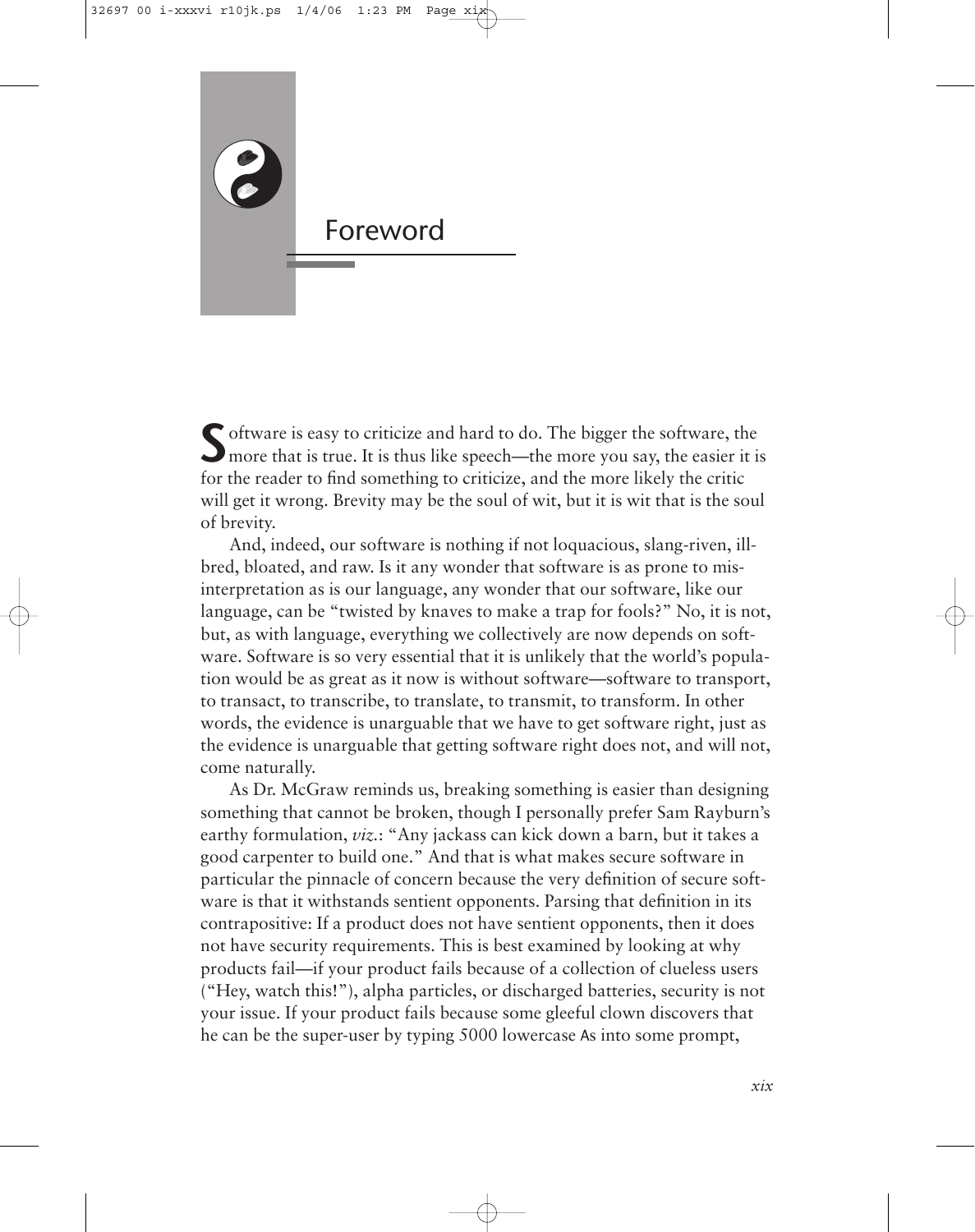said clown may not be all that sentient, but nevertheless your product has security requirements.

This can't be a completely bright line, but it is an instructive distinction. Secure software is, by definition, designed with failure in mind. Secure software resists failure even when that failure is devoutly wished for by the opponent. Secure software is designed for the failure case as much as or more than the success case. Designers and implementers alike envision an opponent who can think.

As Dr. McGraw says throughout this book, baking in security only happens when there is intent to do so. My father used to scold me when my excuse for this or that was "I didn't mean to do it, Daddy." His stinging comeback, for which I am a better man, was always "But did you mean not to?" Given what I do for a living, I read vulnerability reports every day. Every one of them says, "I didn't mean to do it, Daddy." Sometimes they even try to say, "I didn't do it, but if I did I didn't mean to, and anyway you didn't notice, so all you have to do is install this tiny little fix unless you want what happens next to be your fault; aren't I a good boy?" I want to scream "Did you mean not to?" even though the honest answer will at best be "I thought I meant not to."

There is not enough security expertise to go around. Good people are hard to find, and the need for them rises faster than the supply of them. What do you do when some skill is rare but needful? You convert rare expertise into a process that others can follow, but the kind of process has to be one that reinforces disciplined thinking, avoids patronizing the people on whom it must be imposed, and can be measured sufficiently well to know if it works. Better still if the process is one where you don't have to take all or nothing, where you can get real value out of doing only some of it. Better to do it all, but at the limit any process will have diminishing return so partial value for partial effort is a good thing. Dr. McGraw, describing himself as not naturally a process person, does exactly what I asked for above.

A good idea is one where, once you've heard it, you say, "Well, that's obvious." Much of what you will find in this book has that quality—you will be tempted to say, "Well, that's obvious." For example, the idea that code review is the highest power weapon you can train on software security. For example, that you can't know how much of a fight your software will have to put up when challenged unless you study hard how it might come under intentional abuse. Of course, the process is only good if you use it. Buffer overflows remain the most common attack method, and we've